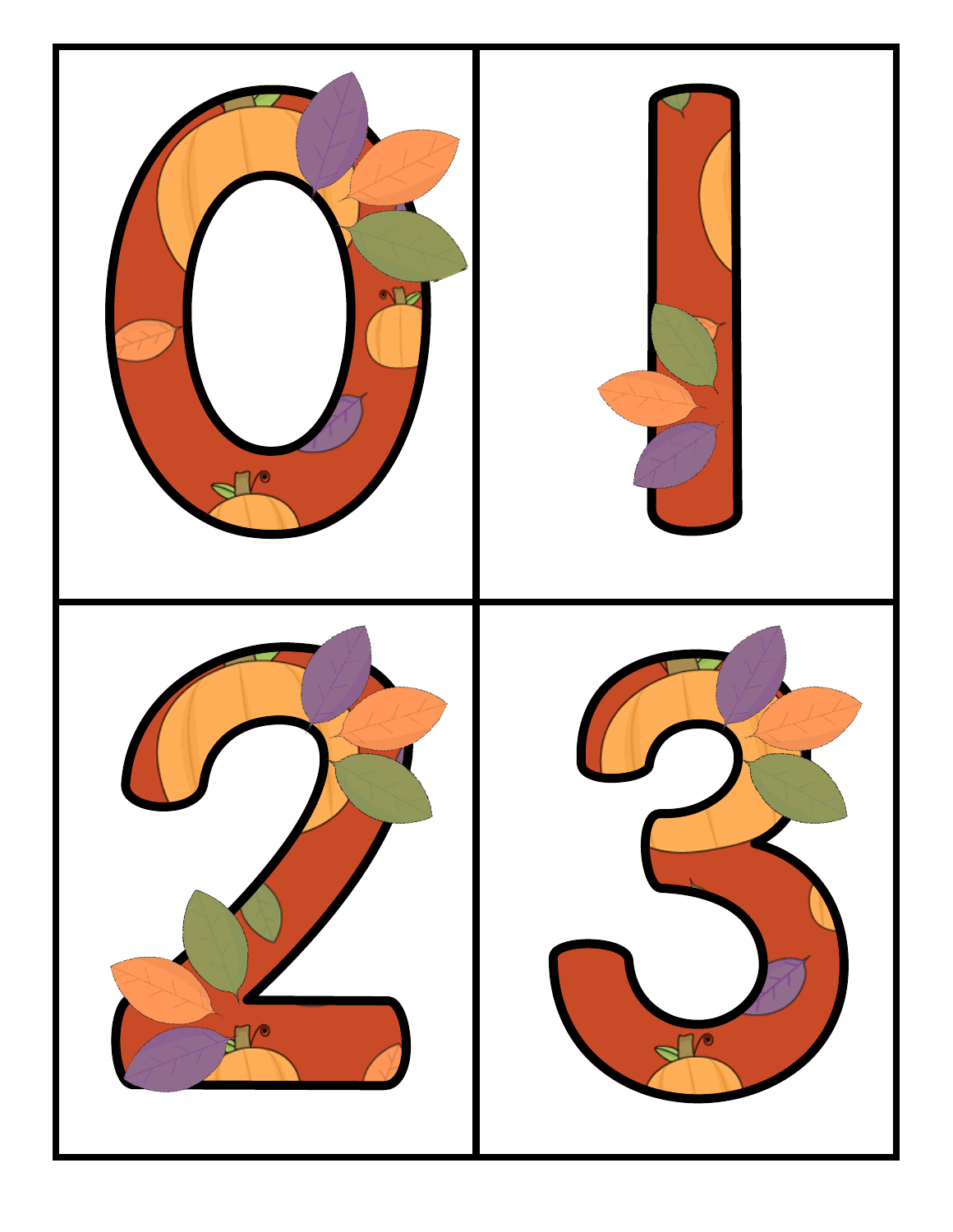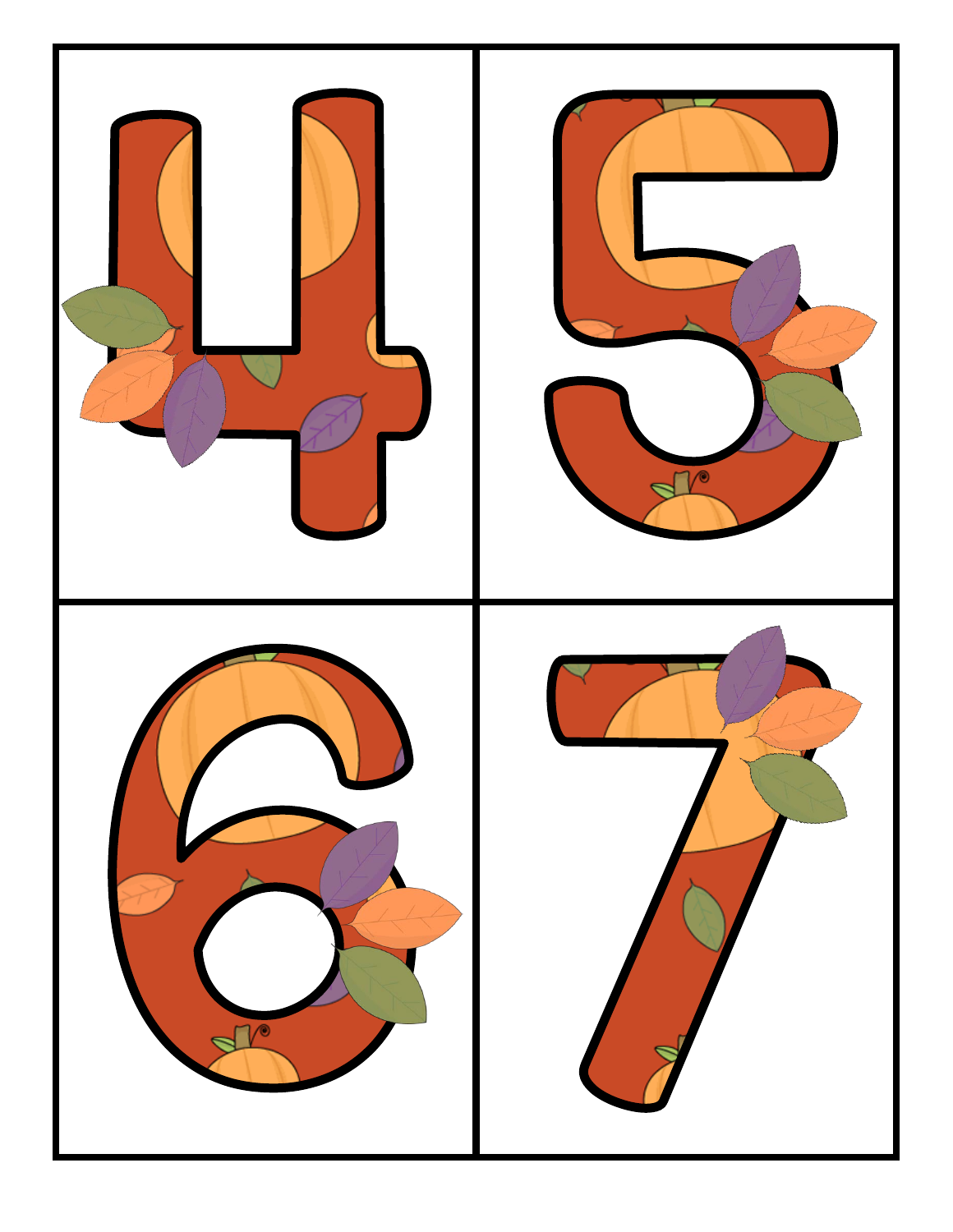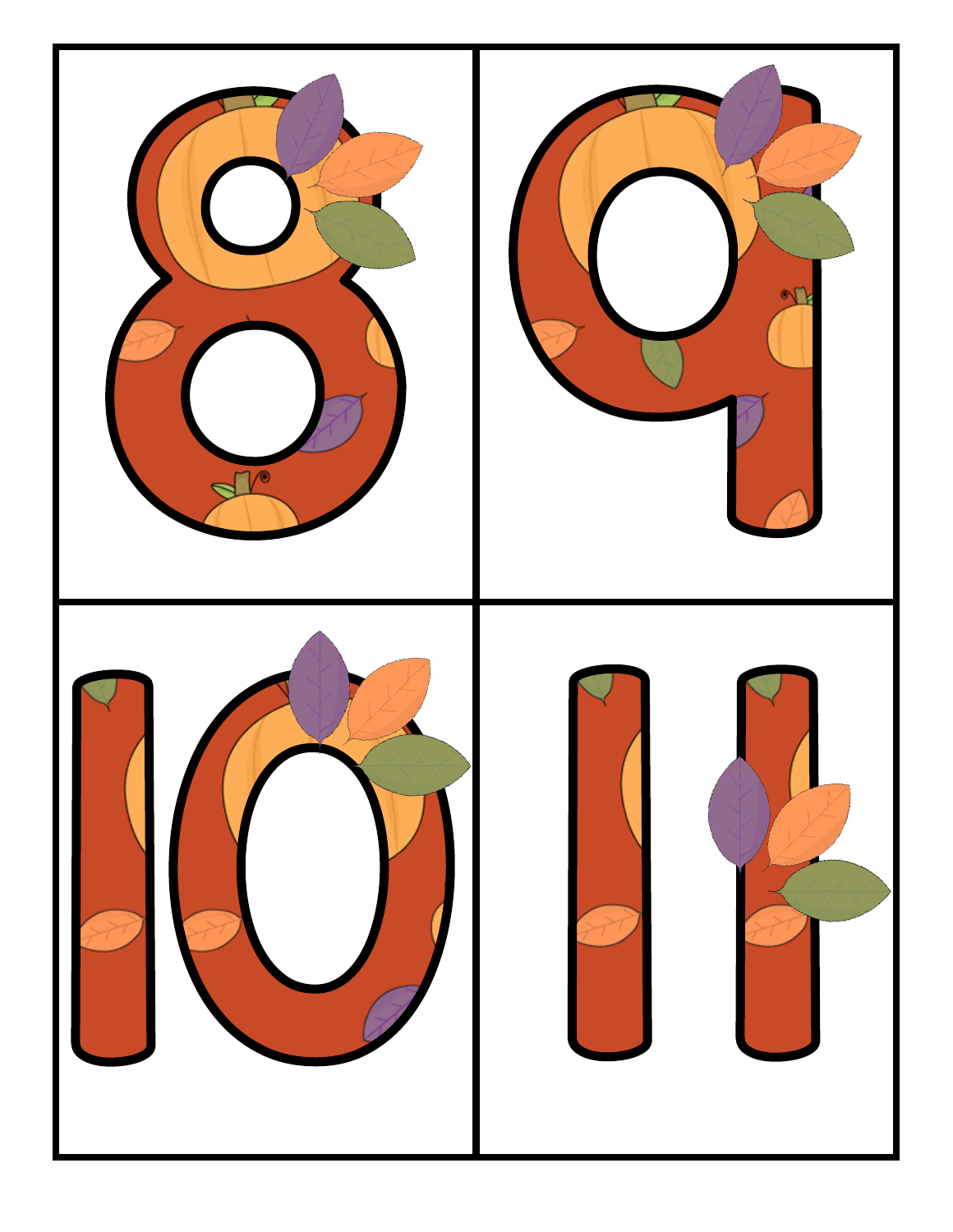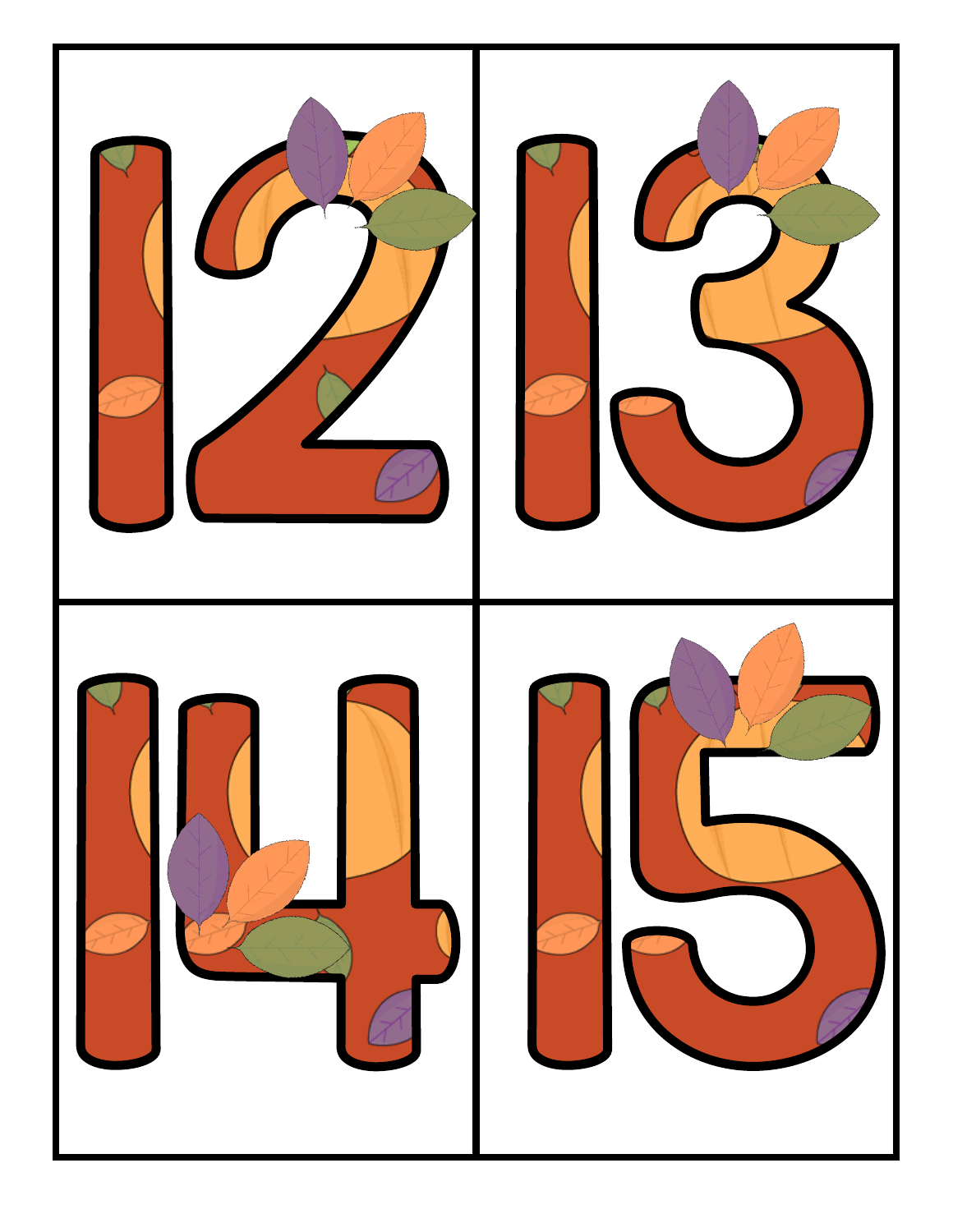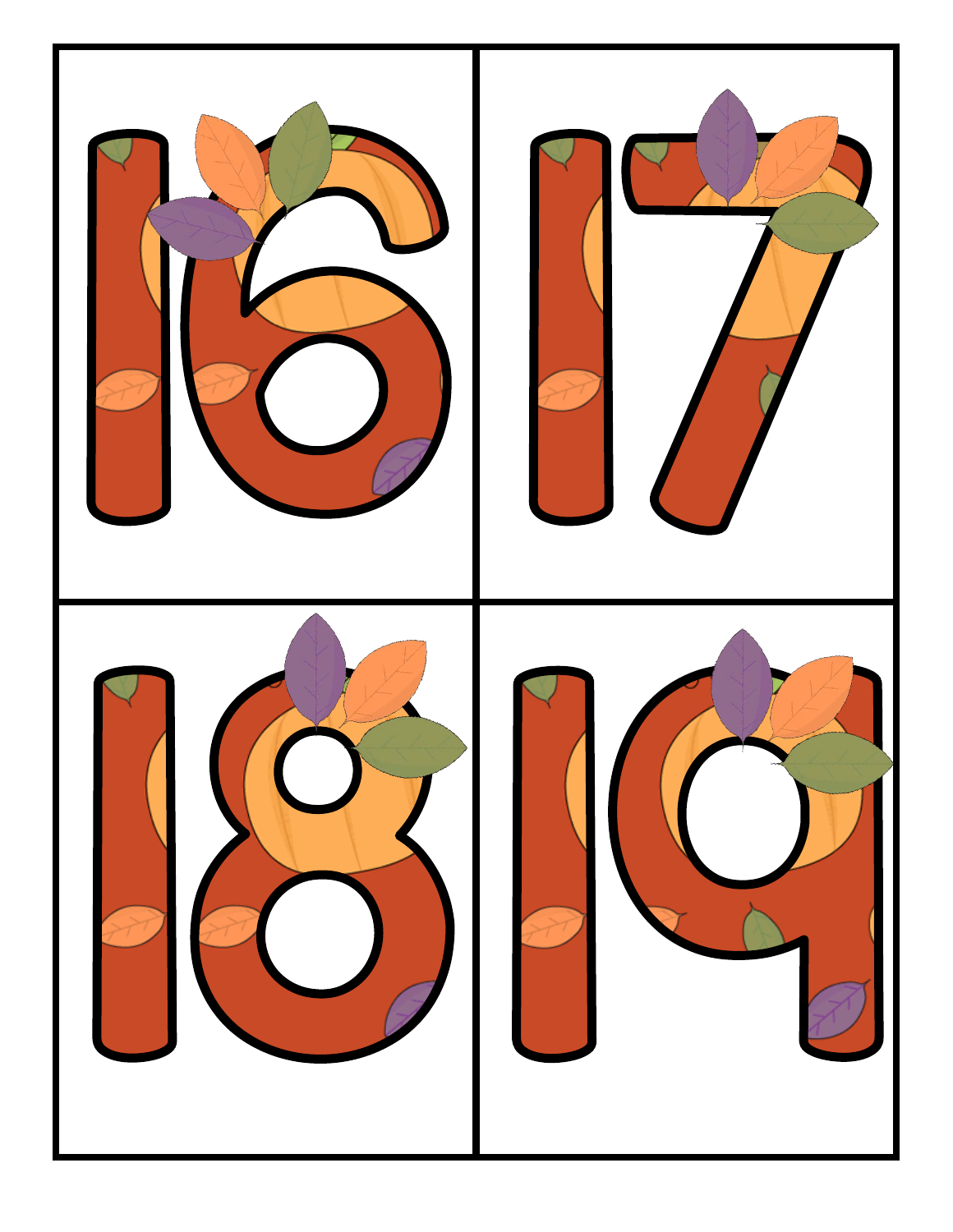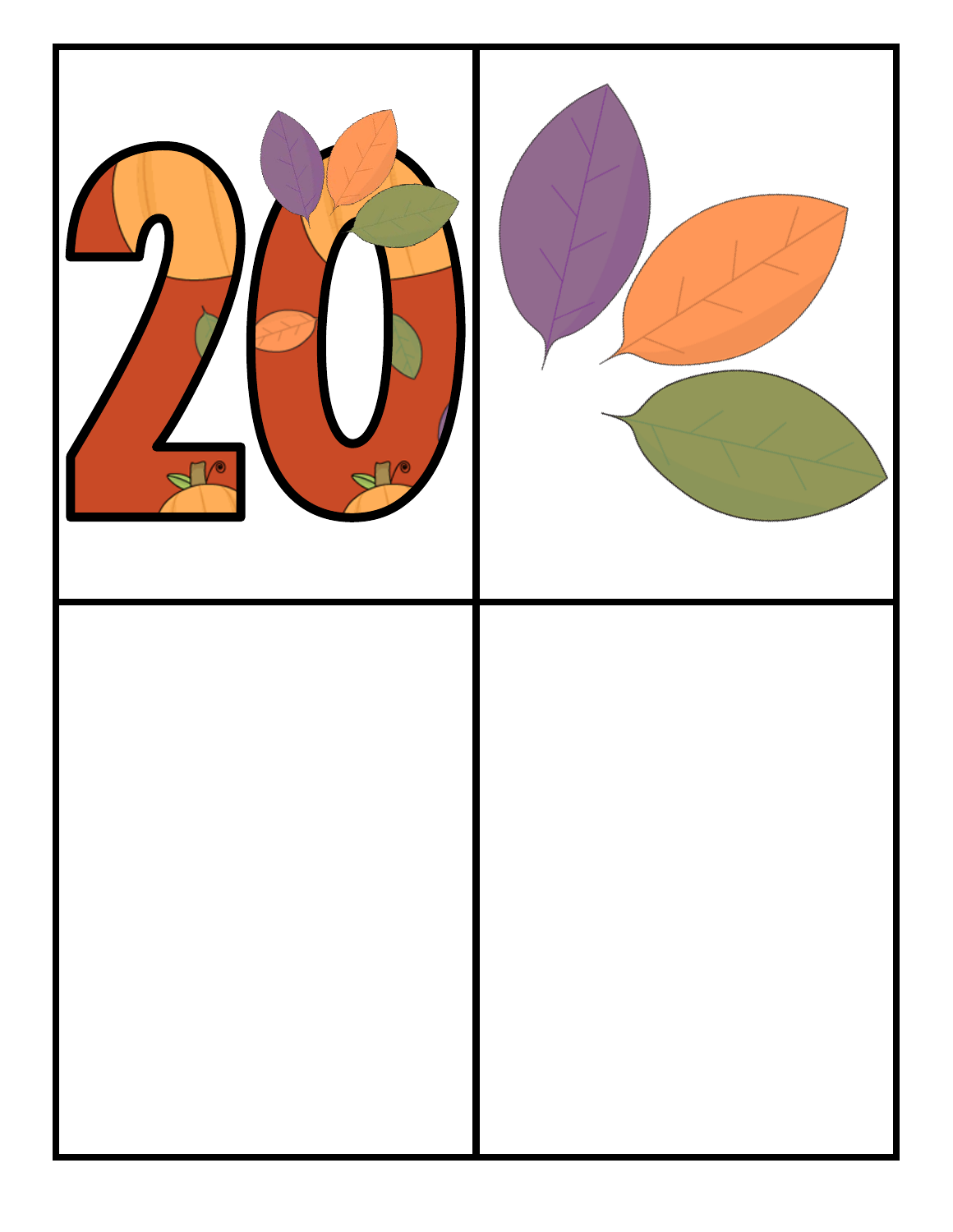This is a set of large numbers 0-20 with a FALL theme. 4 numbers to a page. Print on cardstock.

Use to make fall themed matching and recognition games for early learners. Large enough for bulletin board and room décor.

I add FREE items often. Follow on TpT and Pinterest to get them as soon as they are listed.

If this activity download meets your expectations, I would be delighted if you would leave feedback.

> [KidSparkz TeachersPayTeachers store](https://www.teacherspayteachers.com/Store/Kidsparkz)  [Pinterest](https://www.pinterest.com/kidsparkz/boards/)

> > Graphics by [Whimsy Clips](https://www.teacherspayteachers.com/Store/Whimsy-Clips) Resource by [KidSparkz](http://www.kidsparkz.com/)

More [NUMBERS activities and printables](https://www.teacherspayteachers.com/Store/Kidsparkz/Category/Numbers-and-Logic-82057) for preschool and Kindergarten.